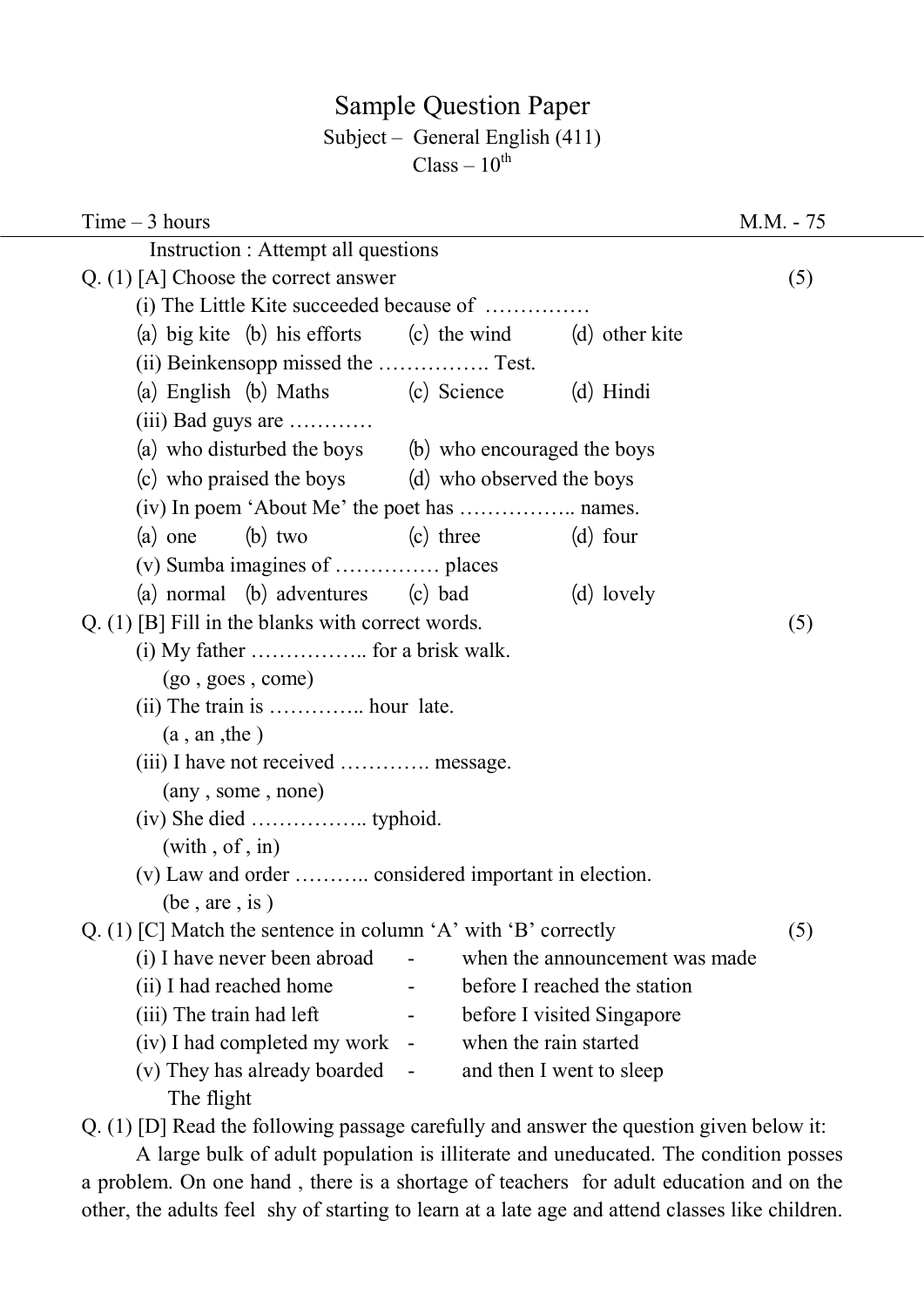More over the adult villagers find little time to spare for attending classes. The job of a farmer is very strenuous and he need ample rest and relaxation. In addition to this , he finds that much that is taught at the adult centers of education has no bearing on his daily needs and therefore , he has grown cynical about adult education. It is necessary that adult education in villages should be made agriculture oriented so as to make it more purposeful and meaningful for the farmer . In towns and cities also adult eduction needs to be made work based and it should compromise a type of system in which earning and learning go together side by side. Efforts should be made to discourage the tendency of the village folk migrating to the towns.

Answer the following questions

| Q. (2) What is the condition which possess a problem?                                     | (2) |
|-------------------------------------------------------------------------------------------|-----|
| Q. (3) What is the main problem facing adult education in the country?                    | (2) |
| Q. (4) What is the problem for educating adult villagers?                                 | (2) |
| Q. (5) What is needed for adult education in villages?                                    | (2) |
| Q. (6) Which sort of work does the farmers have?                                          | (2) |
| Note: Answer the following questions in about two or three sentences each :               |     |
| Q. (7) What is patriotism?                                                                | (3) |
| Q. (8) Why was Kailash Satyarthi awarded the Nobel prize for peace?                       | (3) |
| Q. (9) Why did Aunt Jane refuse to lie down on the bed?                                   | (3) |
| Q. (10) Why did the king invite scholars and philosophers from all over the world $? (3)$ |     |
| $Q.$ (11) You are Raja a student of class X in government higher secondary school         |     |
| Bhopal your father has been transferred to Raipur. Write an application                   |     |
| to your principal requesting him/her to issue your transfer and character                 |     |
| certificate.                                                                              | (3) |
|                                                                                           |     |

#### OR

You are Radha residing at HUDCO colony Bhilai write a letter to your friend to attend your elder sister's marriage.

- Q. (12) Write a short paragraph in about 60-70 words on the given topic (4)
	- " Health is wealth "

### OR

'An annual function of your school'

Q. (13) Write a notice for your school notice board on the given topic : (4)

 "You have lost your cricket kit bag in the play ground , prepare a 'Lost and Found notice'

### OR

You are the sport secretary write a notice about 'Annual sports day' to be held in the coming week.

Q. (14) Read the following poem carefully and answer the questions given below it : I have arrived at curious town,

which is painted with carious hue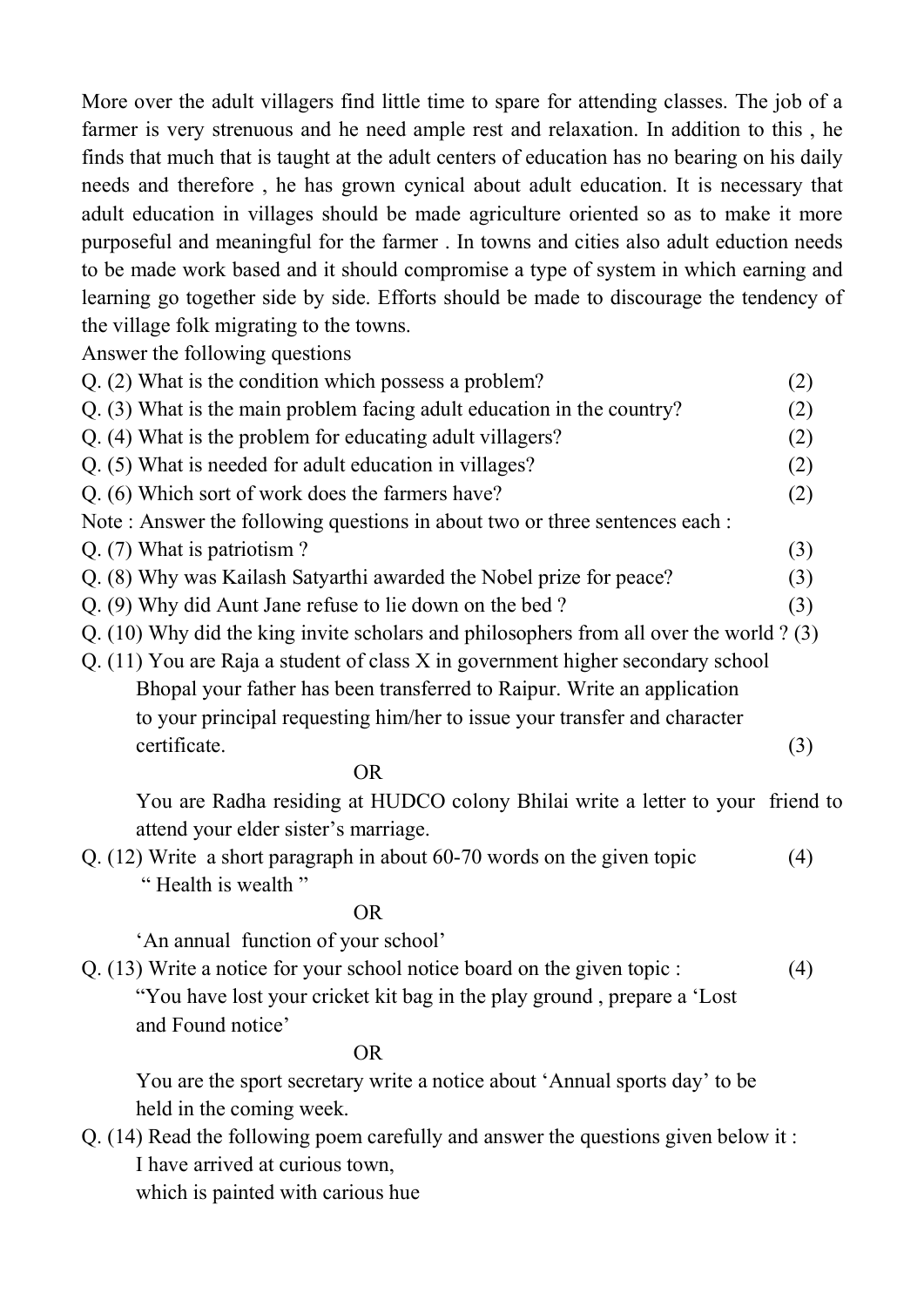and there a kitten barks and barks The puppy mews and mews and there the frog & climb up a tree and croaks in curious way. Prepare for shower of pelting ice, It is going to hail today" And there the river flows with fire and volcano is packed with dew the hues of the rainbow are more than eight and the days in a week are two. Q. [A] Choose the correct answer (5) (i) The word 'curious' in the poem means \_\_\_\_ (a) not known (b) strong  $(c)$  eager to know  $(d)$  difficult (ii) The word 'hue' in the poem refers to \_\_\_\_ (a) bloom  $(b)$  change  $(c)$  colour  $(d)$  strands (iii) Pelting is associated with \_\_\_\_\_\_\_ (a) volcano  $\qquad$  (b) rivers  $\qquad$  (c) soil  $\qquad$  (d) stones [B] Answer the following questions : (i) What are unusual things happening in curious town? (any one) (ii) List the creatures mentioned in curious town. (any one)  $Q. (15)$  Do as directed? (5) (i) Abdul is honest Abdul is hardworking (combine the sentences with not only-but also) (ii) You write the letter. (change onto negative) (iii) The bird is very small. It cannot fly. (combine the sentences using 'so that') (iv) They don't know her. (add question tag) (iv) You pray to god daily. (Change in to interrogative) Q. (16) Read the following passage carefully and answer the questions given below it. Around ten years ago there was a young man whose name was Akash. He was studying to be a doctor. After he completed his MBBS, he worked hard and won

a scholar ship to USA. He got his master's degree and decided to come back. Along with him ten of his friends had also gone for higher studies to America. They all stayed back but Akash returned. Akash father was not happy with his son's decision. He was very proud that his son had got a foreign degree. He wanted his son to make America his home earn a lot of money and finally invite his parents and sister also to settle down in America. But Akash was adamant